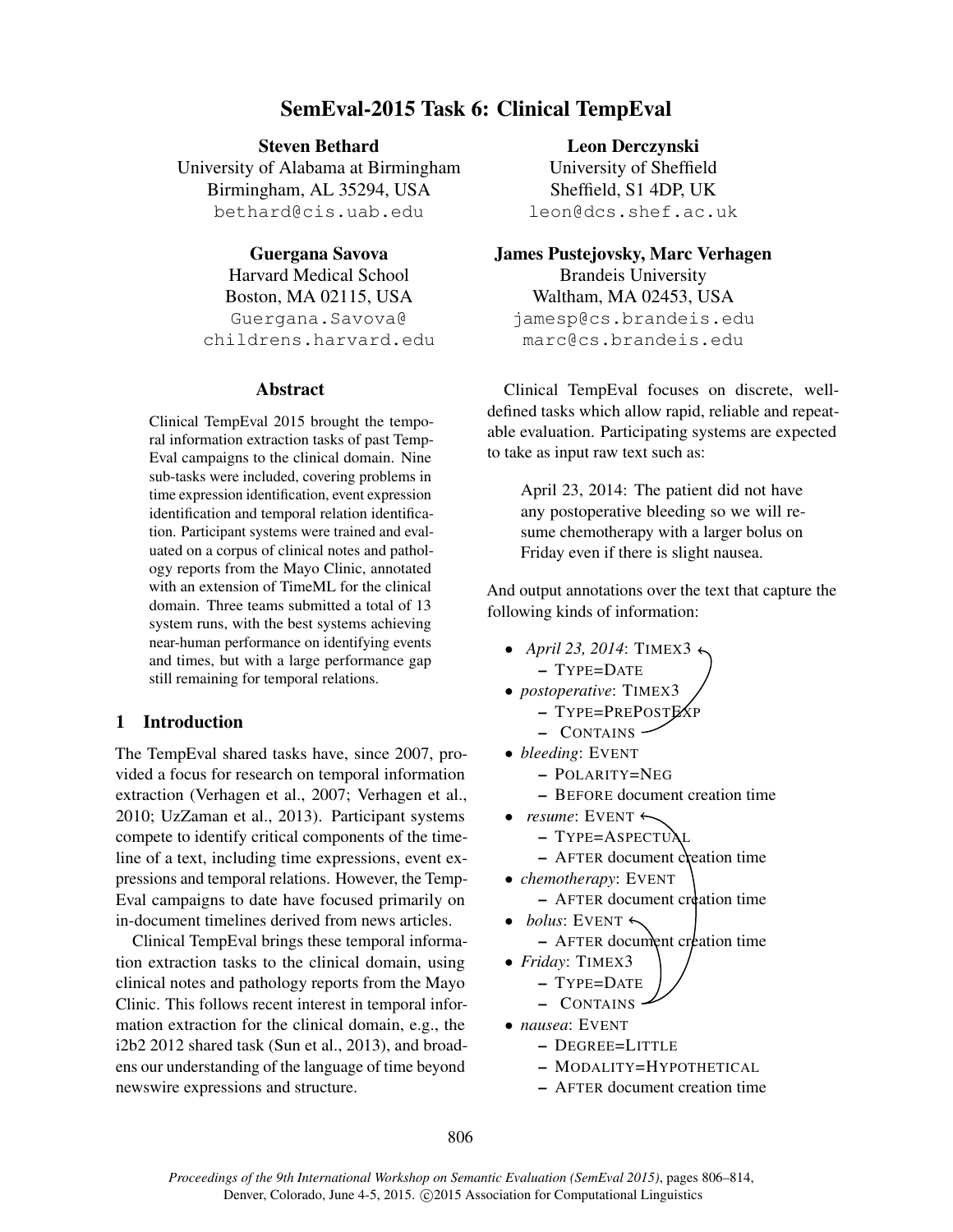That is, the systems should identify the time expressions, event expressions, attributes of those expressions, and temporal relations between them.

## 2 Data

The Clinical TempEval corpus was based on a set of 600 clinical notes and pathology reports from cancer patients at the Mayo Clinic. These notes were manually de-identified by the Mayo Clinic to replace names, locations, etc. with generic placeholders, but time expressions were not altered. The notes were then manually annotated by the THYME project (thyme.healthnlp.org) using an extension of ISO-TimeML for the annotation of times, events and temporal relations in clinical notes (Styler et al., 2014b). This extension includes additions such as new time expression types (e.g., PREPOSTEXP for expressions like *postoperative*), new EVENT attributes (e.g., DE-GREE=LITTLE for expressions like *slight nausea*), and an increased focus on temporal relations of type CONTAINS (a.k.a. INCLUDES).

The annotation procedure was as follows:

- 1. Annotators identified time and event expressions, along with their attributes
- 2. Adjudicators revised and finalized the time and event expressions and their attributes
- 3. Annotators identified temporal relations between pairs of events and events and times
- 4. Adjudicators revised and finalized the temporal relations

More details on the corpus annotation process are documented in a separate article (Styler et al., 2014a).

Because the data contained incompletely deidentified clinical data (the time expressions were retained), participants were required to sign a data use agreement with the Mayo Clinic to obtain the raw text of the clinical notes and pathology reports.<sup>1</sup> The event, time and temporal relation annotations were distributed separately from the text, in an open source repository<sup>2</sup> using the Anafora standoff format (Chen and Styler, 2013).

|                                 | Train       | Dev   |
|---------------------------------|-------------|-------|
| Documents                       | 293         | 147   |
| <b>EVENTS</b>                   | 38890 20974 |       |
| TIMEX3s                         | 3833        | -2078 |
| TLINKS with TYPE=CONTAINS 11176 |             | 6173  |

Table 1: Number of documents, event expressions, time expressions and narrative container relations in the training and development portions of the THYME data. (Dev is the Clinical TempEval 2015 test set.)

The corpus was split into three portions: Train (50%), Dev (25%) and Test (25%). For Clinical TempEval 2015, the Train portion was used for training and the Dev portion was used for testing. The Test portion was not distributed, and was reserved as a test set for a future iteration of the shared task. Table 1 shows the number of documents, event expressions (EVENT annotations), time expressions (TIMEX3 annotations) and narrative container relations (TLINK annotations with TYPE=CONTAINS attributes) in the Train and Dev portions of the corpus.

# 3 Tasks

A total of nine tasks were included, grouped into three categories:

- Identifying time expressions (TIMEX3 annotations in the THYME corpus) consisting of the following components<sup>3</sup>:
	- The spans (character offsets) of the expression in the text
	- Class: DATE, TIME, DURATION, QUAN-TIFIER, PREPOSTEXP or SET
- Identifying event expressions (EVENT annotations in the THYME corpus) consisting of the following components:
	- The spans (character offsets) of the expression in the text
	- Contextual Modality: ACTUAL, HYPO-THETICAL, HEDGED or GENERIC
	- Degree: MOST, LITTLE or N/A
	- Polarity: POS or NEG
	- Type: ASPECTUAL, EVIDENTIAL or N/A

<sup>&</sup>lt;sup>1</sup>The details of this process are described at http://thyme. healthnlp.org/

<sup>2&</sup>lt;br>https://github.com/stylerw/thymedata

 $3$ Normalized time values (e.g. 2015-02-05) were originally planned, but annotation was not completed in time.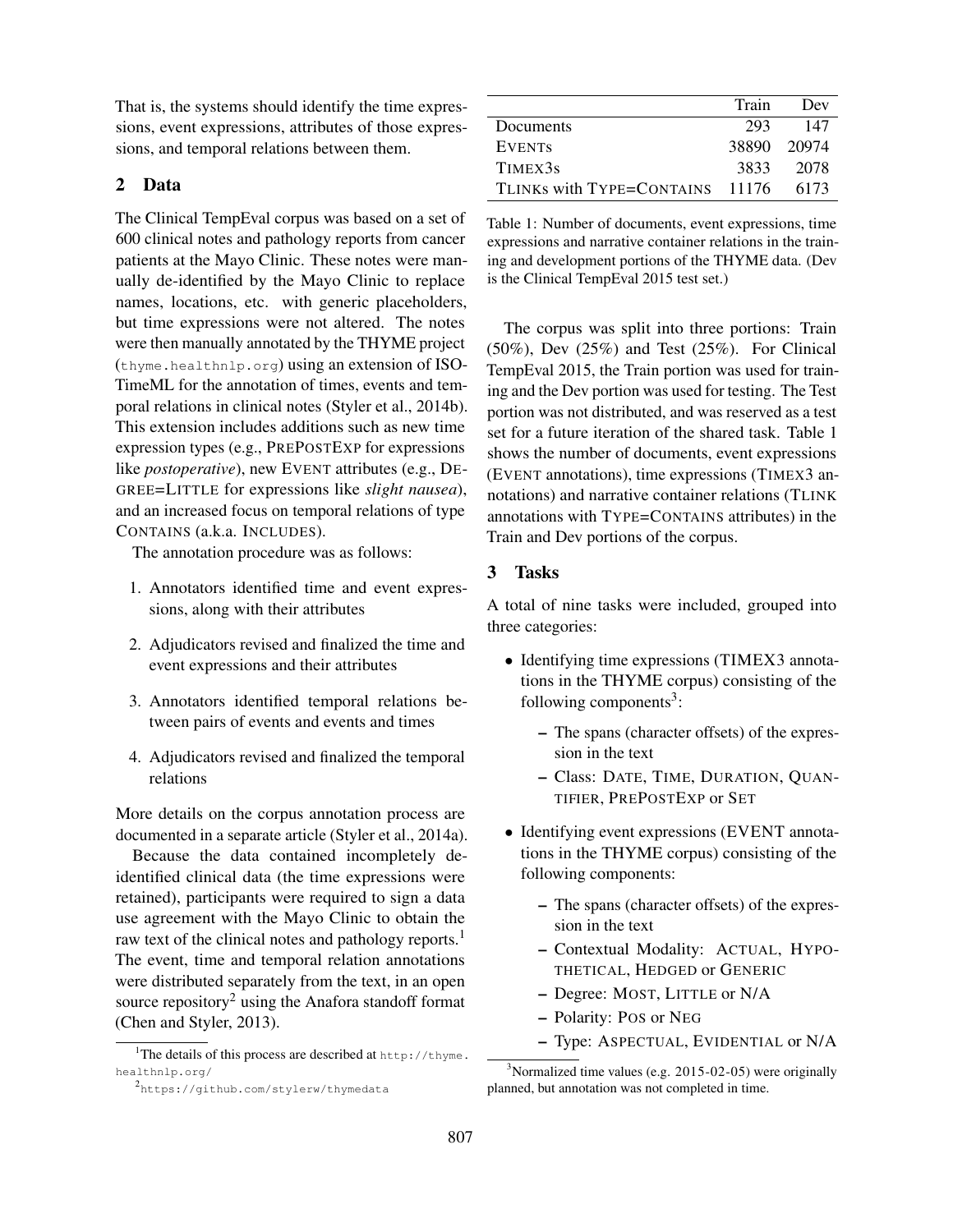- Identifying temporal relations between events and times, focusing on the following types:
	- Relations between events and the document creation time (BEFORE, OVER-LAP, BEFORE-OVERLAP or AFTER), represented by DOCTIMEREL annotations in the THYME corpus
	- Narrative container relations (Pustejovsky and Stubbs, 2011) between events and/or times, represented by TLINK annotations with TYPE=CONTAINS in the THYME corpus

The evaluation was run in two phases:

- 1. Systems were given access only to the raw text, and were asked to identify time expressions, event expressions and temporal relations
- 2. Systems were given access to the raw text and the manual event and time annotations, and were asked to identify only temporal relations

### 4 Evaluation Metrics

All of the tasks were evaluated using the standard metrics of precision  $(P)$ , recall  $(R)$  and  $F_1$ :

$$
P = \frac{|S \cap H|}{|S|}
$$

$$
R = \frac{|S \cap H|}{|H|}
$$

$$
F_1 = \frac{2 \cdot P \cdot R}{P + R}
$$

where  $S$  is the set of items predicted by the system and  $H$  is the set of items manually annotated by the humans. Applying these metrics to the tasks only requires a definition of what is considered an "item" for each task.

- For evaluating the spans of event expressions or time expressions, items were tuples of (begin, end) character offsets. Thus, systems only received credit for identifying events and times with exactly the same character offsets as the manually annotated ones.
- For evaluating the attributes of event expressions or time expressions – Class, Contextual

Modality, Degree, Polarity and Type – items were tuples of (begin, end, value) where begin and end are character offsets and value is the value that was given to the relevant attribute. Thus, systems only received credit for an event (or time) attribute if they both found an event (or time) with the correct character offsets and then assigned the correct value for that attribute.

- For relations between events and the document creation time, items were tuples of (begin, end, value), just as if it were an event attribute. Thus, systems only received credit if they found a correct event and assigned the correct relation (BEFORE, OVERLAP, BEFORE-OVERLAP or AFTER) between that event and the document creation time. Note that in the second phase of the evaluation, when manual event annotations were given as input, precision, recall and  $F_1$  are all equivalent to standard accuracy.
- For narrative container relations, items were tuples of ((begin<sub>1</sub>, end<sub>1</sub>), (begin<sub>2</sub>, end<sub>2</sub>)), where the begins and ends corresponded to the character offsets of the events or times participating in the relation. Thus, systems only received credit for a narrative container relation if they found both events/times and correctly assigned a CONTAINS relation between them.

For attributes, an additional metric measures how accurately a system predicts the attribute values on just those events or times that the system predicted. The goal here is to allow a comparison across systems for assigning attribute values, even when different systems produce very different numbers of events and times. This is calculated by dividing the  $F_1$  on the attribute by the  $F_1$  on identifying the spans:

$$
A = \frac{\text{attribute } F_1}{\text{span } F_1}
$$

For the narrative container relations, additional metrics were included that took into account *temporal closure*, where additional relations can be deterministically inferred from other relations (e.g., A CON-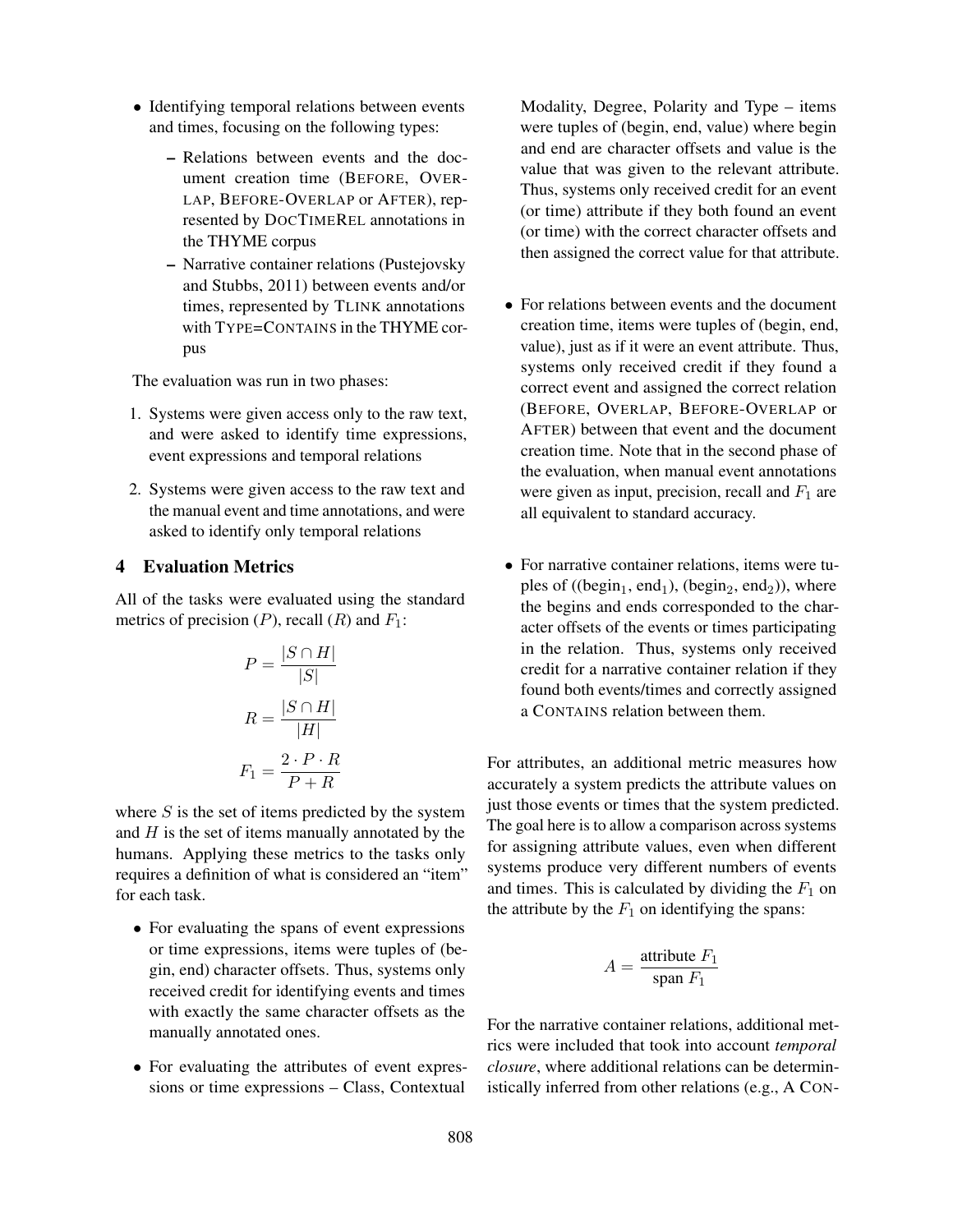TAINS B and B CONTAINS C, so A CONTAINS C):

$$
P_{\text{closure}} = \frac{|S \cap \text{closure}(H)|}{|S|}
$$

$$
R_{\text{closure}} = \frac{|\text{closure}(S) \cap H|}{|H|}
$$

$$
F_{\text{closure}} = \frac{2 \cdot P_{\text{closure}} \cdot R_{\text{closure}}}{P_{\text{closure}} + R_{\text{closure}}}
$$

These measures take the approach of prior work (Uz-Zaman and Allen, 2011) and TempEval 2013 (UzZaman et al., 2013), following the intuition that precision should measure the fraction of system-predicted relations that can be verified from the human annotations (either the original human annotations or annotations inferred from those through closure), and that recall should measure the fraction of humanannotated relations that can be verified from the system output (either the original system predictions or predictions inferred from those through closure).

### 5 Baseline Systems

Two rule-based systems were used as baselines to compare the participating systems against.

memorize For all tasks but the narrative container task, a memorization-based baseline was used.

To train the model, all phrases annotated as either events or times in the training data were collected. All exact character matches for these phrases in the training data were then examined, and only phrases that were annotated as events or times greater than 50% of the time were retained. For each phrase, the most frequently annotated type (event or time) and attribute values for instances of that phrase were determined.

To predict with the model, the raw text of the test data was searched for all exact character matches of any of the memorized phrases, preferring longer phrases when multiple matches overlapped. Wherever a phrase match was found, an event or time with the memorized (most frequent) attribute values was predicted.

closest For the narrative container task, a proximitybased baseline was used. Each time expression

was predicted to be a narrative container, containing only the closest event expression to it in the text.

### 6 Participating Systems

Three research teams submitted a total of 13 runs:

- BluLab The team from Stockholm University and University of Utah participated in all tasks, using supervised classifiers with features generated by the Apache clinical Text Analysis and Knowledge Extraction System (cTAKES)<sup>4</sup>. Their runs differed in whether and how many rules were used to constrain the search for narrative container relations.
- KPSCMI The team from Kaiser Permanente Southern California participated in the time expression tasks. Their runs compared an extended version of the rule-based HeidelTime<sup>5</sup> system (run 1) with systems based on supervised classifiers (run 2-3).
- UFPRSheffield The team from Universidade Federal do Paraná and University of Sheffield participated in the time expression tasks. Their runs compared in-house rule-based systems (the Hynx runs) to systems based on supervised classifiers (the SVM runs).

# 7 Human Agreement

We also give two types of human agreement on the task, measured with the same evaluation metrics as the systems:

- ann-ann Inter-annotator agreement between the two independent human annotators who annotated each document. This is the most commonly reported type of agreement, and often considered to be an upper bound on system performance.
- adj-ann Inter-annotator agreement between the adjudicator and the two independent annotators. This is usually a better bound on system performance in adjudicated corpora, since the models are trained on the adjudicated data, not on the individual annotator data.

<sup>4</sup> https://ctakes.apache.org

<sup>5</sup> https://code.google.com/p/heideltime/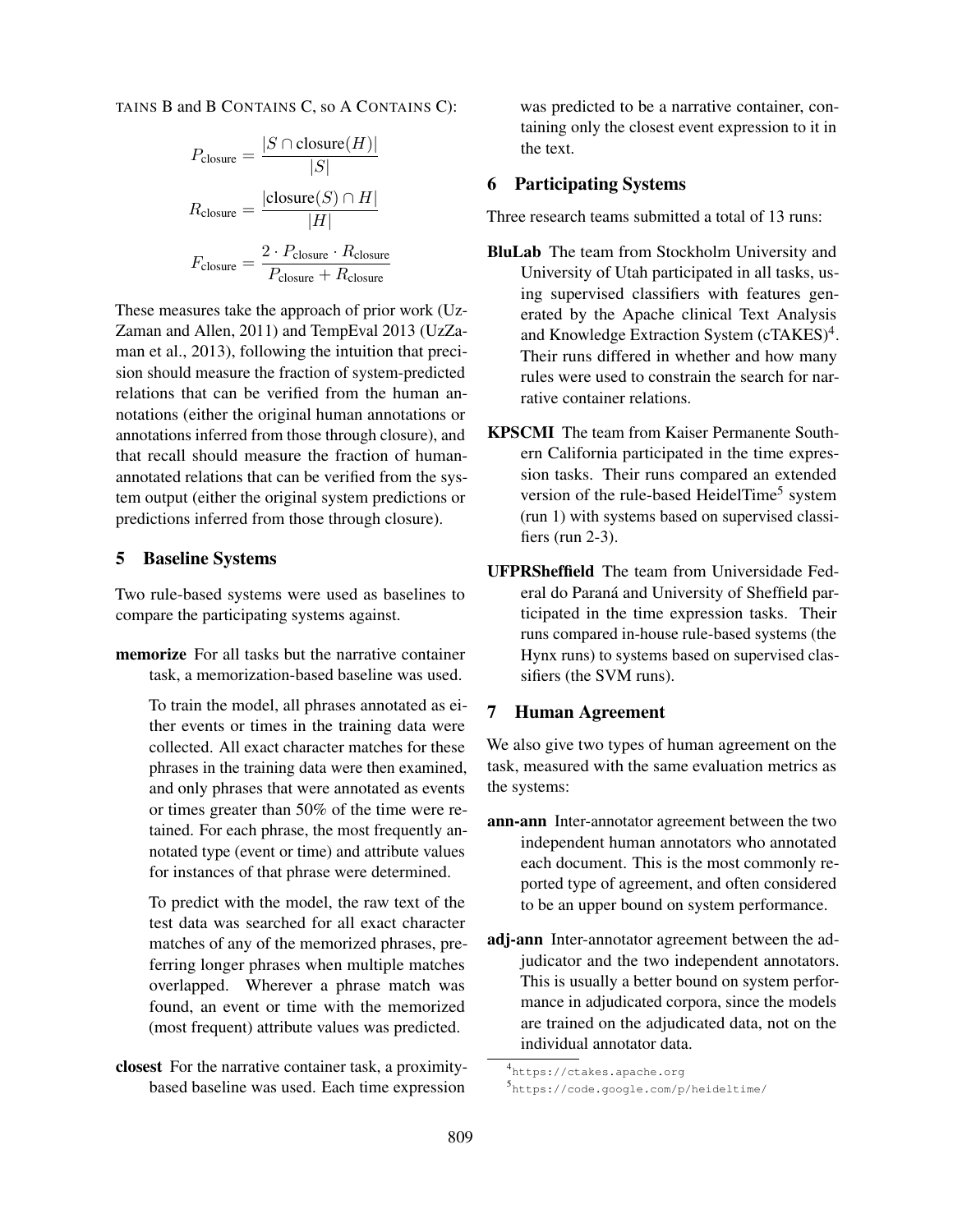|                           |       | span  |       | $span + class$ |       |       |       |  |
|---------------------------|-------|-------|-------|----------------|-------|-------|-------|--|
| Team                      | P     | R     | F1    | P              | R     | F1    | A     |  |
| Baseline: memorize        | 0.743 | 0.372 | 0.496 | 0.723          | 0.362 | 0.483 | 0.974 |  |
| BluLab: run 1-3           | 0.797 | 0.664 | 0.725 | 0.778          | 0.652 | 0.709 | 0.819 |  |
| KPSCMI: run 1             | 0.272 | 0.782 | 0.404 | 0.223          | 0.642 | 0.331 | 0.948 |  |
| KPSCMI: run 2             | 0.705 | 0.683 | 0.694 | 0.668          | 0.648 | 0.658 | 0.948 |  |
| KPSCMI: run 3             | 0.693 | 0.706 | 0.699 | 0.657          | 0.669 | 0.663 | 0.973 |  |
| UFPRSheffield-SVM: run 1  | 0.732 | 0.661 | 0.695 | 0.712          | 0.643 | 0.676 | 0.977 |  |
| UFPRSheffield-SVM: run 2  | 0.741 | 0.655 | 0.695 | 0.723          | 0.640 | 0.679 | 0.950 |  |
| UFPRSheffield-Hynx: run 1 | 0.479 | 0.747 | 0.584 | 0.455          | 0.709 | 0.555 | 0.952 |  |
| UFPRSheffield-Hynx: run 2 | 0.494 | 0.770 | 0.602 | 0.470          | 0.733 | 0.573 | 0.951 |  |
| UFPRSheffield-Hynx: run 3 | 0.311 | 0.794 | 0.447 | 0.296          | 0.756 | 0.425 | 0.951 |  |
| UFPRSheffield-Hynx: run 4 | 0.311 | 0.795 | 0.447 | 0.296          | 0.756 | 0.425 | 0.952 |  |
| UFPRSheffield-Hynx: run 5 | 0.411 | 0.795 | 0.542 | 0.391          | 0.756 | 0.516 | 0.978 |  |
| Agreement: ann-ann        |       |       | 0.690 |                |       | 0.644 | 0.933 |  |
| Agreement: adj-ann        |       | -     | 0.774 |                |       | 0.747 | 0.965 |  |

Table 2: System performance and annotator agreement on TIMEX3 tasks: identifying the time expression's span (character offsets) and class (DATE, TIME, DURATION, QUANTIFIER, PREPOSTEXP or SET). The best system score from each column is in bold. The three BluLab runs are combined because they all have identical performance (since they only differ in their approach to narrative container relations).

Precision and recall are not reported in these scenarios since they depend on the arbitrary choice of one annotator as the "human"  $(H)$  and the other as the "system"  $(S)$ .

Note that since temporal relations between events and the document creation time were annotated at the same time as the events themselves, agreement for this task is only reported in phase 1 of the evaluation. Similarly, since narrative container relations were only annotated after events and times had been adjudicated, agreement for this task is only reported in phase 2 of the evaluation.

#### 8 Evaluation Results

#### 8.1 Time Expressions

Table 2 shows results on the time expression tasks. The BluLab system achieved the best  $F_1$  at identifying time expressions, 0.725. The other machine learning systems (KPSCMI run 2-3 and UFPRSheffield-SVM run 1-2) achieved  $F_1$  in the 0.690-0.700 range. The rule-based systems (KPSCMI run 1 and UFPRSheffield-Hynx run 1-5) all achieved higher recall than the machine learning systems, but at substantial costs to precision. All systems outperformed the memorization baseline in terms of recall, and all

machine-learning systems outperformed it in terms of  $F_1$ , but only the BluLab system outperformed the baseline in terms of precision.

The BluLab system also achieved the best  $F_1$  for predicting the classes of time expressions, though this is primarily due to achieving a higher  $F_1$ at identifying time expressions in the first place. UFPRSheffield-Hynx run 5 achieved the best accuracy on predicting classes for the time expressions it found, 0.978, though on this metric it only outperformed the memorization baseline by 0.004.

Across the time expression tasks, systems did not quite achieve performance at the level of human agreement. For the spans of time expressions, the top system achieved 0.725 F1, compared to 0.774 adjudicator-annotator  $F_1$ , though almost half of the systems exceeded the lower annotator-annotator  $F_1$ of 0.690. For the classes of time expressions, the story was similar for  $F_1$ , though several models exceeded the adjudicator-annotator accuracy of 0.965 on just the time expressions predicted by the system.

#### 8.2 Event Expressions

Table 3 shows results on the event expression tasks. The BluLab system outperformed the memorization baseline on almost every metric on every task. The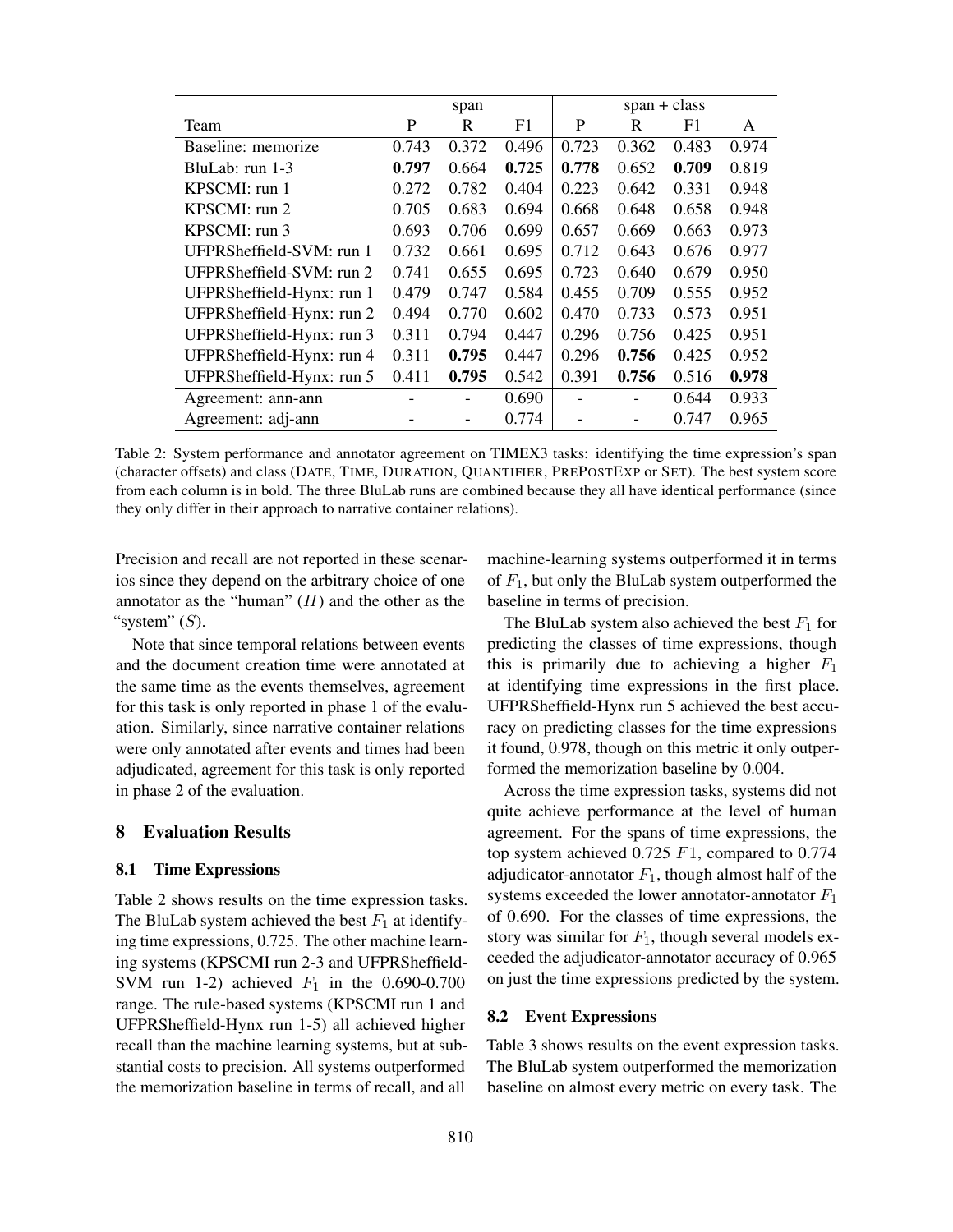|                    |                   | span  |       | $span + modality$ |               |                          |             | $span + degree$          |       |       |       |
|--------------------|-------------------|-------|-------|-------------------|---------------|--------------------------|-------------|--------------------------|-------|-------|-------|
| Team               | P                 | R     | F1    | P                 | R             | F1                       | A           | P                        | R     | F1    | A     |
| Baseline: memorize | 0.876             | 0.810 | 0.842 | 0.810             | 0.749         | 0.778                    | 0.924       | 0.871                    | 0.806 | 0.838 | 0.995 |
| BluLab: $run 1-3$  | 0.887             | 0.864 | 0.875 | 0.834             | 0.813         | 0.824                    | 0.942       | 0.882                    | 0.859 | 0.870 | 0.994 |
| Agreement: ann-ann |                   |       | 0.819 |                   |               | 0.779                    | 0.951       | $\overline{\phantom{0}}$ |       | 0.815 | 0.995 |
| Agreement: adj-ann |                   | -     | 0.880 |                   | -             |                          | 0.855 0.972 |                          |       | 0.877 | 0.997 |
|                    |                   |       |       |                   |               |                          |             |                          |       |       |       |
|                    | $span + polarity$ |       |       |                   | $span + type$ |                          |             |                          |       |       |       |
| Team               | P                 | R     | F1    | A                 | P             | R                        | F1          | A                        |       |       |       |
| Baseline: memorize | 0.800             | 0.740 | 0.769 | 0.913             | 0.846         | 0.783                    | 0.813       | 0.966                    |       |       |       |
| BluLab: $run 1-3$  | 0.868             | 0.846 | 0.857 | 0.979             | 0.834         | 0.812                    | 0.823       | 0.941                    |       |       |       |
| Agreement: ann-ann |                   |       | 0.798 | 0.974             |               |                          | 0.773       | 0.944                    |       |       |       |
| Agreement: adj-ann |                   | -     | 0.869 | 0.988             |               | $\overline{\phantom{a}}$ | 0.853       | 0.969                    |       |       |       |

Table 3: System performance and annotator agreement on EVENT tasks: identifying the event expression's span (character offsets), contextual modality (ACTUAL, HYPOTHETICAL, HEDGED or GENERIC), degree (MOST, LITTLE or N/A), polarity (POS or NEG) and type (ASPECTUAL, EVIDENTIAL or N/A). The best system score from each column is in bold.

one exception was the semantic type of the event, where the memorization baseline had a better precision and also a better accuracy on the classes of the events that it identified.

The BluLab system got close to the level of adjudicator-annotator agreement on identifying the spans of event expressions  $(0.875 \text{ vs. } 0.880 \text{ F}_1)$ , identifying the degree of events (0.870 vs. 0.877  $F_1$ ), and identifying the polarity of events (0.857) vs.  $0.869 F_1$ , and it generally met or exceeded the lower annotator-annotator agreement on these tasks. There is a larger gap  $(3+$  points of  $F_1$ ) between the system performance and adjudicator-annotator agreement for event modality and event type, though only a small gap  $(<1$  point of  $F_1$ ) for the lower annotatorannotator agreement on these tasks.

#### 8.3 Temporal Relations

Table 4 shows performance on the temporal relation tasks. In detecting the relations between events and the document creation time, the BluLab system substantially outperformed the memorization baseline, achieving  $F_1$  of 0.702 on system-predicted events (phase 1) and  $F_1$  of 0.791 on manually annotated events (phase 2). In identifying narrative container relations, the best BluLab system (run 2) outperformed the proximity-based baseline when using systempredicted events ( $F_{\text{closure}}$  of 0.123 vs. 0.106) but not when using manually annotated events  $(F_{closure}$ 

of 0.181 vs. 0.260). Across both phase 1 and phase 2 for narrative container relations, the top BluLab system always had the best recall, while the baseline system always had the best precision.

Annotator agreement was higher than system performance on all temporal relation tasks. For relations between events and the document creation time, adjudicator-annotator agreement was  $0.761 F<sub>1</sub>$ , compared to the best system's  $0.702 F_1$ , though this system did exceed the lower annotator-annotator agreement of 0.628  $F_1$ . For narrative container relations using manually annotated EVENTs and TIMEX3s, the gap was much greater, with adjudicator-annotator agreement at  $0.672 F_{\text{closure}}$ , and the top system (the baseline system) at  $0.260$   $F_{\text{closure}}$ . Even the lower annotator-annotator agreement of 0.475  $F_{\text{closure}}$  was much higher than the system performance.

### 9 Discussion

The results of Clinical TempEval 2015 suggest that a small number of temporal information extraction tasks are solved by current state-of-the-art systems, but for the majority of tasks, there is still room for improvement. Identifying events, their degrees and their polarities were the easiest tasks for the participants, with the best systems achieving within about 0.01 of human agreement on the tasks. Systems for identifying event modality and event type were not far behind, achieving within about 0.03 of human agree-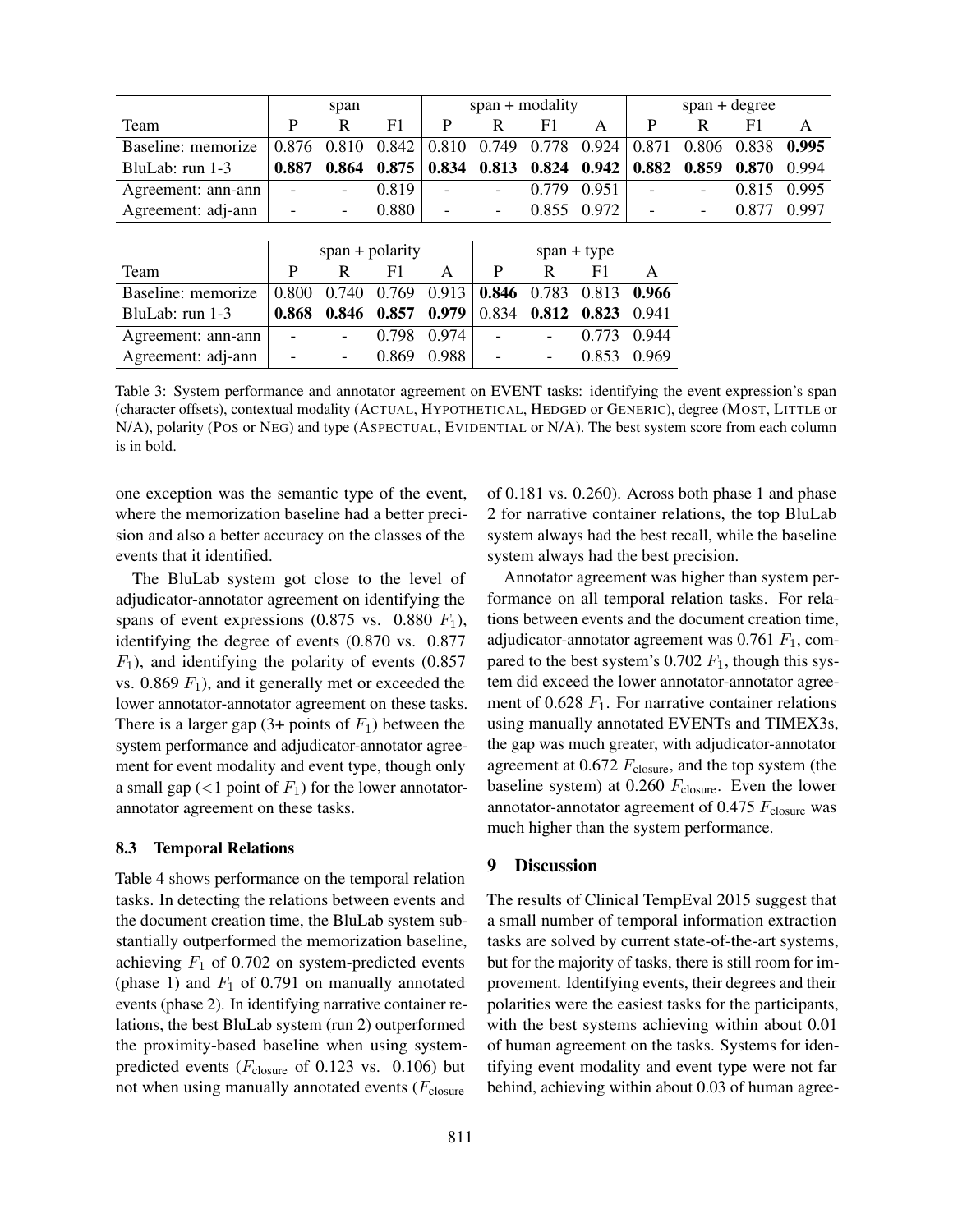|                                                                  | To document time |                          |       | Narrative containers |                 |       |              |       |       |  |
|------------------------------------------------------------------|------------------|--------------------------|-------|----------------------|-----------------|-------|--------------|-------|-------|--|
|                                                                  |                  |                          |       |                      | Without closure |       | With closure |       |       |  |
|                                                                  | P                | R                        | F1    | P                    | R               | F1    | P            | R     | F1    |  |
| Phase 1: systems are given only the raw text                     |                  |                          |       |                      |                 |       |              |       |       |  |
| Baseline: memorize                                               | 0.600            | 0.555                    | 0.577 |                      |                 |       |              |       |       |  |
| Baseline: closest                                                |                  |                          |       | 0.368                | 0.061           | 0.104 | 0.400        | 0.061 | 0.106 |  |
| BluLab: run 1                                                    | 0.712            | 0.693                    | 0.702 | 0.085                | 0.080           | 0.082 | 0.100        | 0.099 | 0.100 |  |
| BluLab: run 2                                                    | 0.712            | 0.693                    | 0.702 | 0.080                | 0.142           | 0.102 | 0.094        | 0.179 | 0.123 |  |
| BluLab: run 3                                                    | 0.712            | 0.693                    | 0.702 | 0.084                | 0.086           | 0.085 | 0.090        | 0.103 | 0.096 |  |
| Agreement: ann-ann                                               |                  |                          | 0.628 |                      |                 |       |              |       |       |  |
| Agreement: adj-ann                                               |                  | $\overline{\phantom{a}}$ | 0.761 |                      |                 |       |              |       |       |  |
| Phase 2: systems are given manually annotated EVENTs and TIMEX3s |                  |                          |       |                      |                 |       |              |       |       |  |
| Baseline: memorize                                               |                  |                          | 0.608 |                      |                 |       |              |       |       |  |
| Baseline: closest                                                |                  |                          |       | 0.514                | 0.170           | 0.255 | 0.554        | 0.170 | 0.260 |  |
| BluLab: run 1                                                    |                  |                          | 0.791 | 0.100                | 0.104           | 0.102 | 0.117        | 0.128 | 0.123 |  |
| BluLab: run 2                                                    |                  |                          | 0.791 | 0.109                | 0.210           | 0.143 | 0.140        | 0.254 | 0.181 |  |
| BluLab: run 3                                                    |                  |                          | 0.791 | 0.119                | 0.137           | 0.128 | 0.150        | 0.155 | 0.153 |  |
| Agreement: ann-ann                                               |                  |                          |       |                      |                 | 0.449 |              |       | 0.475 |  |
| Agreement: adj-ann                                               |                  |                          |       |                      |                 | 0.655 |              |       | 0.672 |  |

Table 4: System performance and annotator agreement on temporal relation tasks: identifying relations between events and the document creation time (DOCTIMEREL), and identifying narrative container relations (CONTAINS). The best system score from each column is in bold.

ment. Time expressions and relations to the document creation time were at the next level of difficulty, with a gap of about 0.05 from human agreement.

in the THYME corpus. But further investigation is needed to better understand the challenge here.

Identifying narrative container relations was by far the most difficult task, with the best systems down by more than 0.40 from human agreement. In absolute terms, performance on narrative container relations was also quite low, with system  $F_{\text{closure}}$ scores in the 0.10-0.12 range on system-generated events and times, and in the 0.12-0.26 range on manually-annotated events and times. For comparison, in TempEval 2013, which used newswire data,  $F_{\text{closure}}$  scores were in the 0.24-0.36 range on systemgenerated events and times and in the 0.35-0.56 range on manually-annotated events and times (UzZaman et al., 2013). One major difference between the corpora is that the narrative container relations in the clinical domain often span many sentences, while almost all of the relations in TempEval 2013 were either within the same sentence or across adjacent sentences. Most past research systems have also focused on identifying within-sentence and adjacent-sentence relations. This focus on local relations might explain the poor performance on the more distant relations

In almost all tasks, the submitted systems substantially outperformed the baselines. The one exception to this was the narrative containers task. The baseline there – which simply predicted that each time expression contained the nearest event expression to it in the text – achieved 4 times the precision of the best submitted system and consequently achieved the best  $F_1$  by a large margin. This suggests that future systems may want to incorporate better measures of proximity that can capture some of what the baseline is finding.

While machine learning methods were overall the most successful, for time expression identification, the submitted rule-based systems achieved the best recall. This is counter to the usual assumption that rule-based systems will be more precise, and that machine learning systems will sacrifice precision to increase recall. The difference is likely that the rulebased systems were aiming for good coverage, trying to find all potential time expressions, but had too few constraints to discard such phrases in inappropriate contexts. The baseline system is suggestive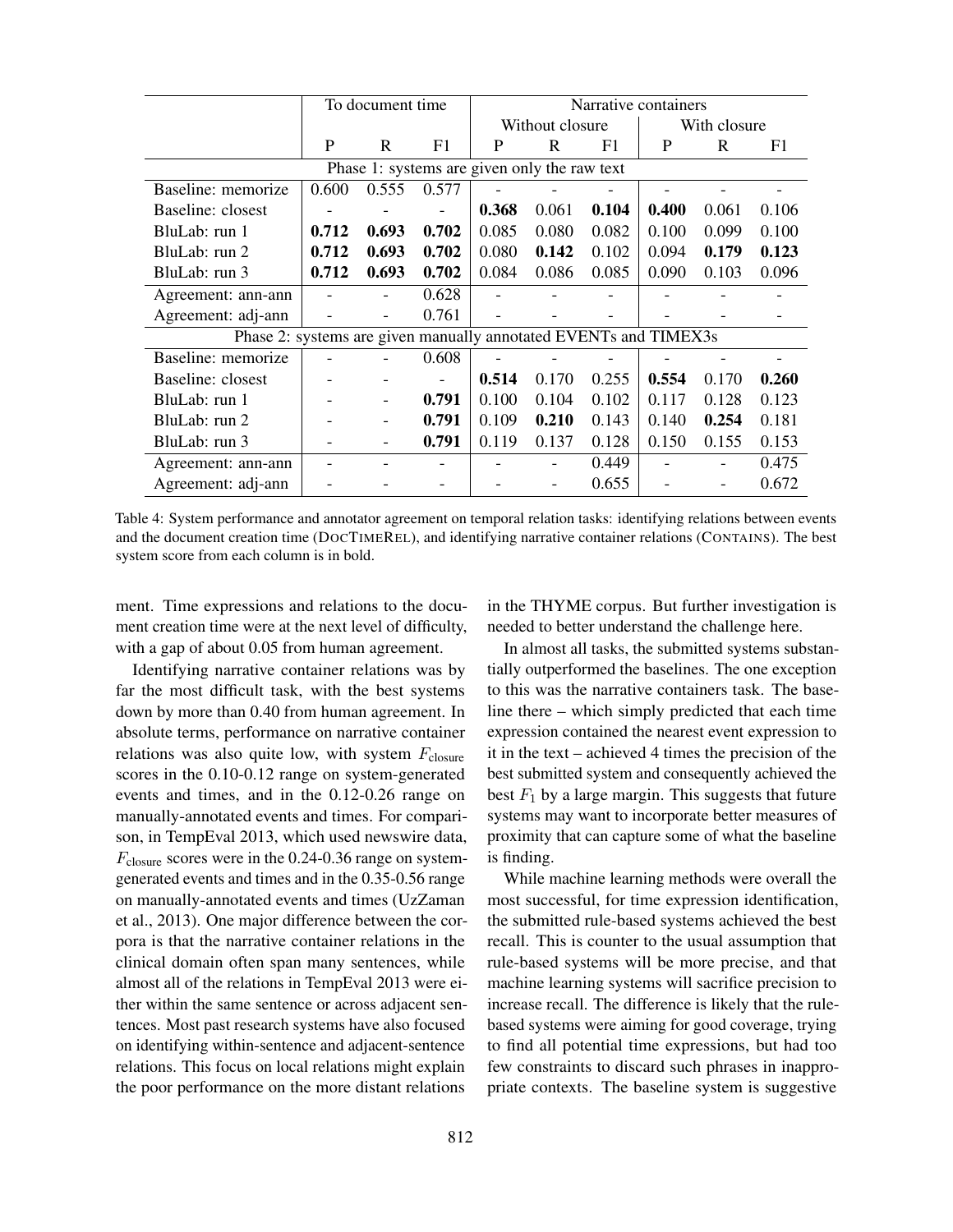of this possibility: it has a constraint to only memorize phrases that corresponded with time expressions more than 50% of the time, and it has high precision (0.743) and low recall (0.372) as is typically expected of a rule-based system, but if the constraint is removed, it has low precision (0.126) and high recall (0.521) like the participant rule-based systems.

Clinical TempEval was the first TempEval exercise to use narrative containers, a significant shift from prior exercises. Annotator agreement in the dataset is moderate, but needs to be further improved. Similar agreement scores were found when annotating temporal relations in prior corpora (for TempEval or using TimeML), although these typically involved the application of more complex temporal relation ontologies. The narrative container approach is comparatively simple. The low annotator-adjudicator scores (i.e. below 0.90, a score generally recognized to indicate a production-quality resource) suggests that annotation is difficult independent of the number of potential temporal relation types. Difficulty may lie in the comprehension and reification of the potentially complex temporal structures described in natural language text. Nevertheless, systems did well on the DCT task, achieving high scores – similar to the pattern seen in Task D of TempEval-2, which had a comparable scoring metric.

Though the results of Clinical TempEval 2015 are encouraging, they were limited somewhat by the small number of participants in the task. There are two likely reasons for this. First, there were many different sub-tasks for Clinical TempEval, meaning that to compete in all sub-tasks, a large number of sub-systems had to be developed in a limited amount of time (six months or less). This relatively high barrier for entry meant that of the 15 research groups that managed to sign a data use agreement and obtain the data before the competition, only 3 submitted systems to compete. Second, the data use agreement process was time consuming, and more than 10 research groups who began the data use agreement process were unable to complete it before the evaluation.

In future iterations of Clinical TempEval, we expect these issues to be reduced. The next Clinical TempEval will use the current Train and Dev data as the training set, and as these data are already available, this leaves research teams with a year or more to develop systems. Furthermore, arrangements with

the Mayo Clinic have been made to further expedite the data use agreement process, which should significantly reduce the wait time for new participants.

### Acknowledgements

This work was partially supported by funding from R01LM010090 (THYME) from the National Library of Medicine and from the European Union's Seventh Framework Programme (grant No. 611233, PHEME).

### **References**

- Wei-Te Chen and Will Styler. 2013. Anafora: A webbased general purpose annotation tool. In *Proceedings of the 2013 NAACL HLT Demonstration Session*, pages 14–19, Atlanta, Georgia, June.
- James Pustejovsky and Amber Stubbs. 2011. Increasing informativeness in temporal annotation. In *Proceedings of the 5th Linguistic Annotation Workshop*, pages 152– 160, Portland, Oregon, USA, June.
- William F. Styler, IV, Steven Bethard, Sean Finan, Martha Palmer, Sameer Pradhan, Piet de Groen, Brad Erickson, Timothy Miller, Chen Lin, Guergana Savova, and James Pustejovsky. 2014a. Temporal annotation in the clinical domain. *Transactions of the Association for Computational Linguistics*, 2:143–154.
- William F. Styler, IV, Guergana Savova, Martha Palmer, James Pustejovsky, Tim O'Gorman, and Piet C. de Groen. 2014b. THYME annotation guidelines, 2.
- Weiyi Sun, Anna Rumshisky, and Ozlem Uzuner. 2013. Evaluating temporal relations in clinical text: 2012 i2b2 challenge. *Journal of the American Medical Informatics Association*, 20(5):806–813.
- Naushad UzZaman and James Allen. 2011. Temporal evaluation. In *Proceedings of the 49th Annual Meeting of the Association for Computational Linguistics: Human Language Technologies*, pages 351–356, Portland, Oregon, USA, June.
- Naushad UzZaman, Hector Llorens, Leon Derczynski, James Allen, Marc Verhagen, and James Pustejovsky. 2013. SemEval-2013 Task 1: TempEval-3: Evaluating Time Expressions, Events, and Temporal Relations. In *Second Joint Conference on Lexical and Computational Semantics (\*SEM), Volume 2: Proceedings of the Seventh International Workshop on Semantic Evaluation (SemEval 2013)*, pages 1–9, Atlanta, Georgia, USA, June.
- Marc Verhagen, Robert Gaizauskas, Frank Schilder, Mark Hepple, Graham Katz, and James Pustejovsky. 2007. SemEval-2007 Task 15: TempEval Temporal Relation